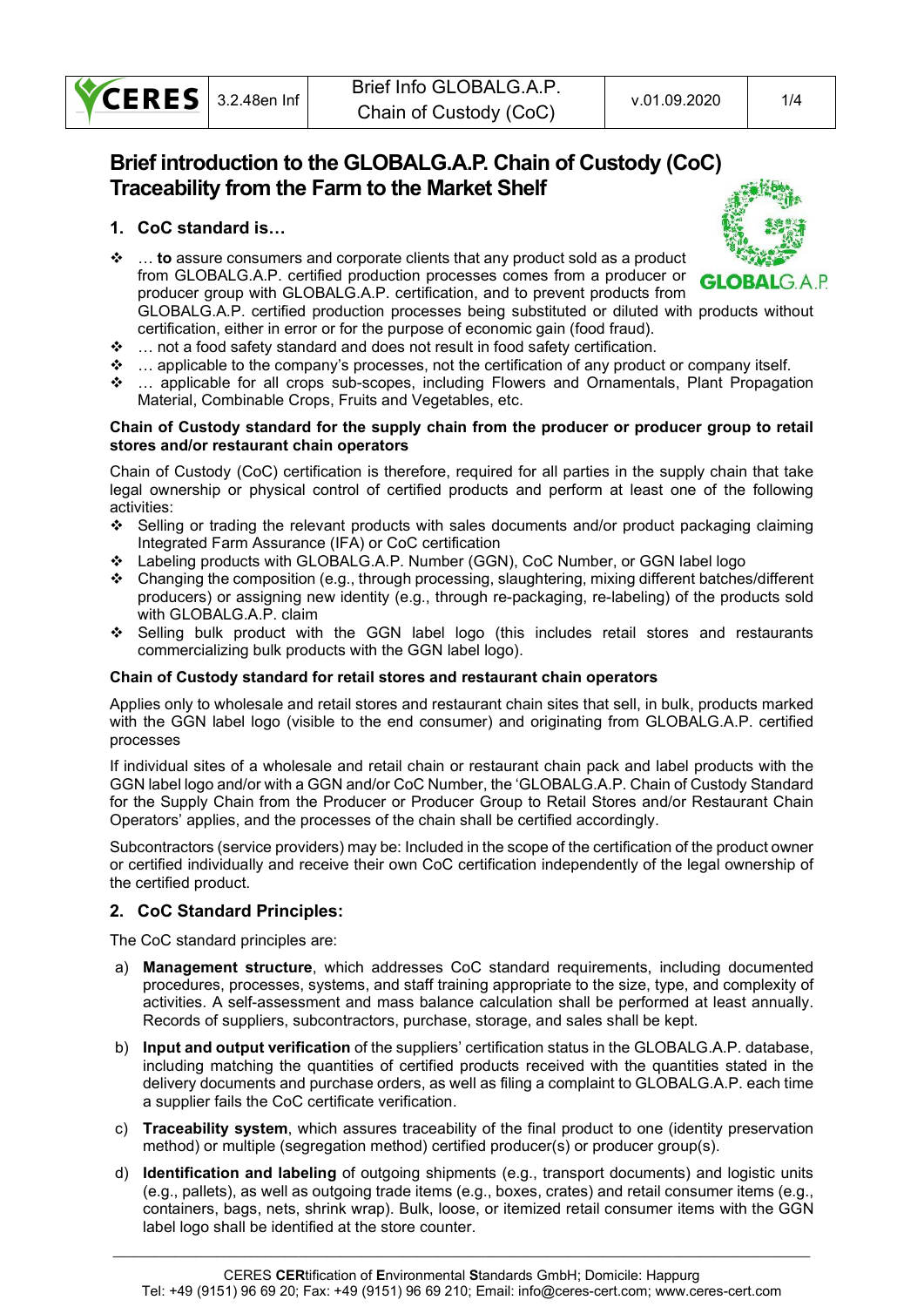

The basic concept of the CoC standard is demonstrated on a supply chain example:



## 3. CoC Certification Options:

## Option 1 – Individual Certification

- a) An Individual company applies for certification (GLOBALG.A.P. CoC standard).
- b) The individual company is the certificate holder once certified.

## Option 1 – Single Sites

a) An individual producer/producer group/company with a single production, processing, handing, storage, and final consumer sale or administrative site shall be certified as one legal entity with one GGN (or CoC Number).

## Option 1 – Multisite

- a) An individual producer/producer group/company owns several productions, processing, handing, storage, final consumer sale, or administrative sites that do not function as separate legal entities.
- b) In case of multisite certification, all sites where certified products are sold, processed, handled, stored, or administered shall be inspected internally and externally and certified. This applies also to subcontractors and the administrative sites of brokers that do not touch the product.
- c) Sampling of sites for internal and external inspection is not allowed, except for retail stores and restaurants which may be sampled for external inspection; see Table 1.
- d) All sites will be registered as one legal entity with one GGN (or CoC Number).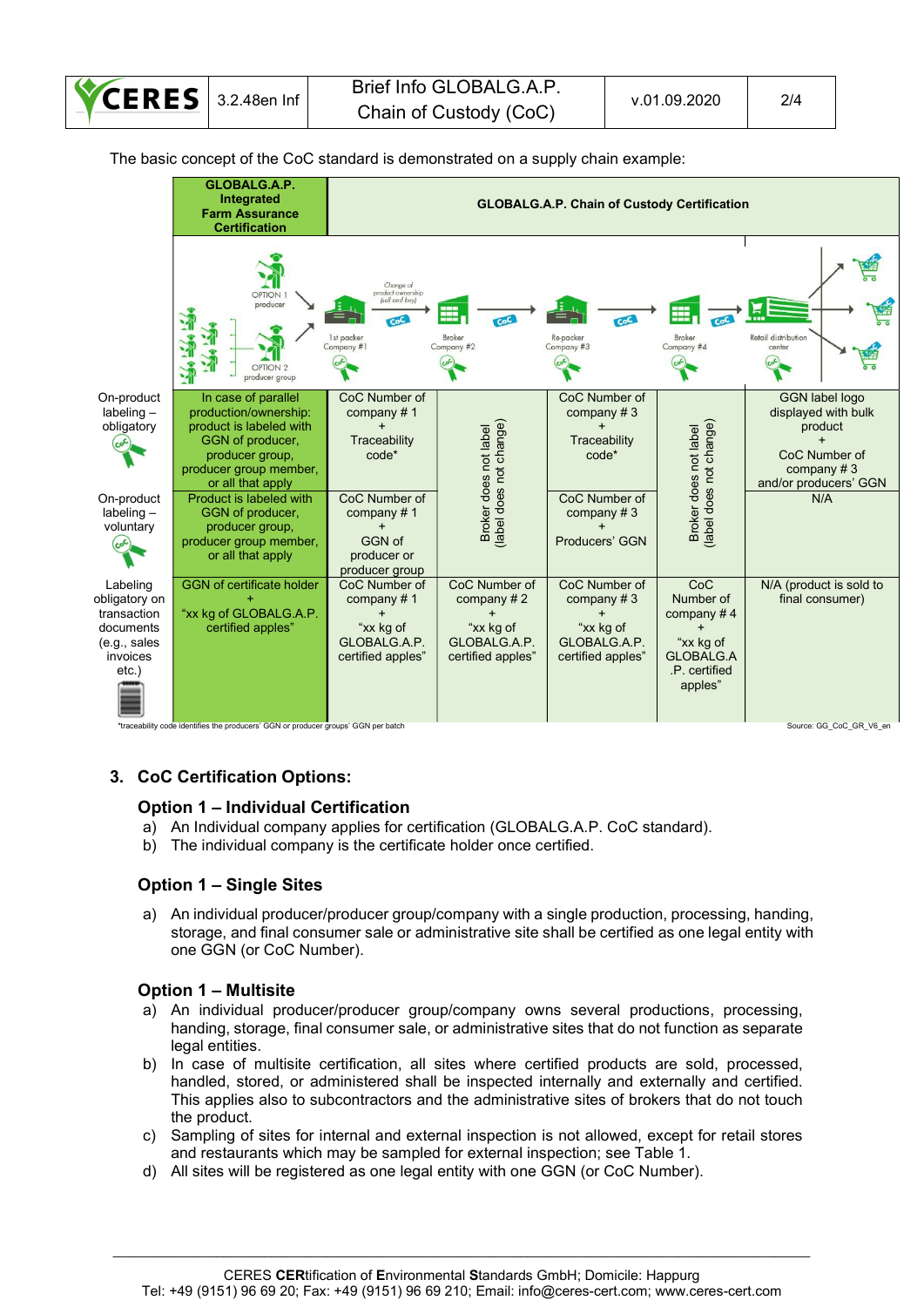

## Option 1 – Multisite for Retail Stores and Restaurant Chains in Franchise

- a) An individual company owns a franchise network of retail stores or restaurants. The individual retail stores and restaurants (sites) function as separate legal entities.
- b) In case of multisite certification, all sites where certified products are sold, processed, handled, stored, or administered shall be inspected internally. This applies also to any subcontractors of those sites.
- c) Sampling of sites for external CB inspection is allowed for stores, distribution centers, and restaurants. These may be sampled for external inspection.
- d) All sites will be registered as one legal entity with one GGN/CoC Number

Group certification (Option 2) is **NOT** allowed in CoC except if the Option 2 certificate holder receives the CoC certificate as a single entity (no producer members) and at the same time QMS secures traceability and segregation.

Note: A production process for a product that is already GLOBALG.A.P. IFA certified cannot be included in the scope of a CoC certificate.

## 4. Normative documents:

- GLOBALG.A.P. Sublicense and Certification Agreement
- GLOBALG.A.P. General Regulations Chain of Custody: Defines how the certification process works and related issues
- GLOBALG.A.P. control points and compliance criteria (CPCC): Document that sets the compliance requirements for the company/producer. Note: Guidelines included in the CPCC document instructing the company/producer in how to comply with the requirements are not normative documents.
- GLOBALG.A.P. Checklist Chain of custody: This document is used for all inspections and selfassessments.
- GLOBALG.A.P. General Regulations
- GLOBALG.A.P. Data Access Rules
- GLOBALG.A.P. Fee Table
- GGN label logo license agreement (i.e., GGN Floriculture Logo License Agreement) Any applicable GLOBAG.A.P. add-on(s) (such as GRASP)

## 5. Scoring system:

- \* The GLOBALG.A.P. Control Points and Compliance Criteria are divided into three categories
	- $\rightarrow$  Major Musts: 100 % compliance of all applicable Major Must control points is compulsory.
	- $\rightarrow$  Minor Musts: The current Chain of Custody control points and compliance criteria have only 5 Minor Musts (applicable to aquaculture). The company is allowed to fail one Minor Must control point and still achieve certification, provided that all Major Musts are complied with.
	- $\rightarrow$  **Recommendations**: No minimum percentage of compliance.
- Comments, evidence, positive findings, negative findings, corrective action, and/or corrections shall be recorded for all control points. This is obligatory for internal as well as external assessments. In a multisite operation, compliance level is calculated in one checklist for the entire operation. Any applicable control points common to all sites (such as a packinghouse) shall be taken into account for all sites.

## 6. Procedure summary:

- $\checkmark$  CERES provides initial information and registration form.
- $\checkmark$  Registration form is submitted.
- $\checkmark$  Contract and sublicense agreement shall be signed by the operator.
- $\checkmark$  An initial quotation is transferred to CERES
- $\checkmark$  The operator is registered by CERES in the GLOBALG.A.P. database.
- $\checkmark$  Inspection assignment is issued.
- $\checkmark$  The external inspection is planned, an audit plan is confirmed by the operator.
- $\checkmark$  The inspection is carried out.
- $\checkmark$  An inspection report is written commenting compliances and non-compliances.